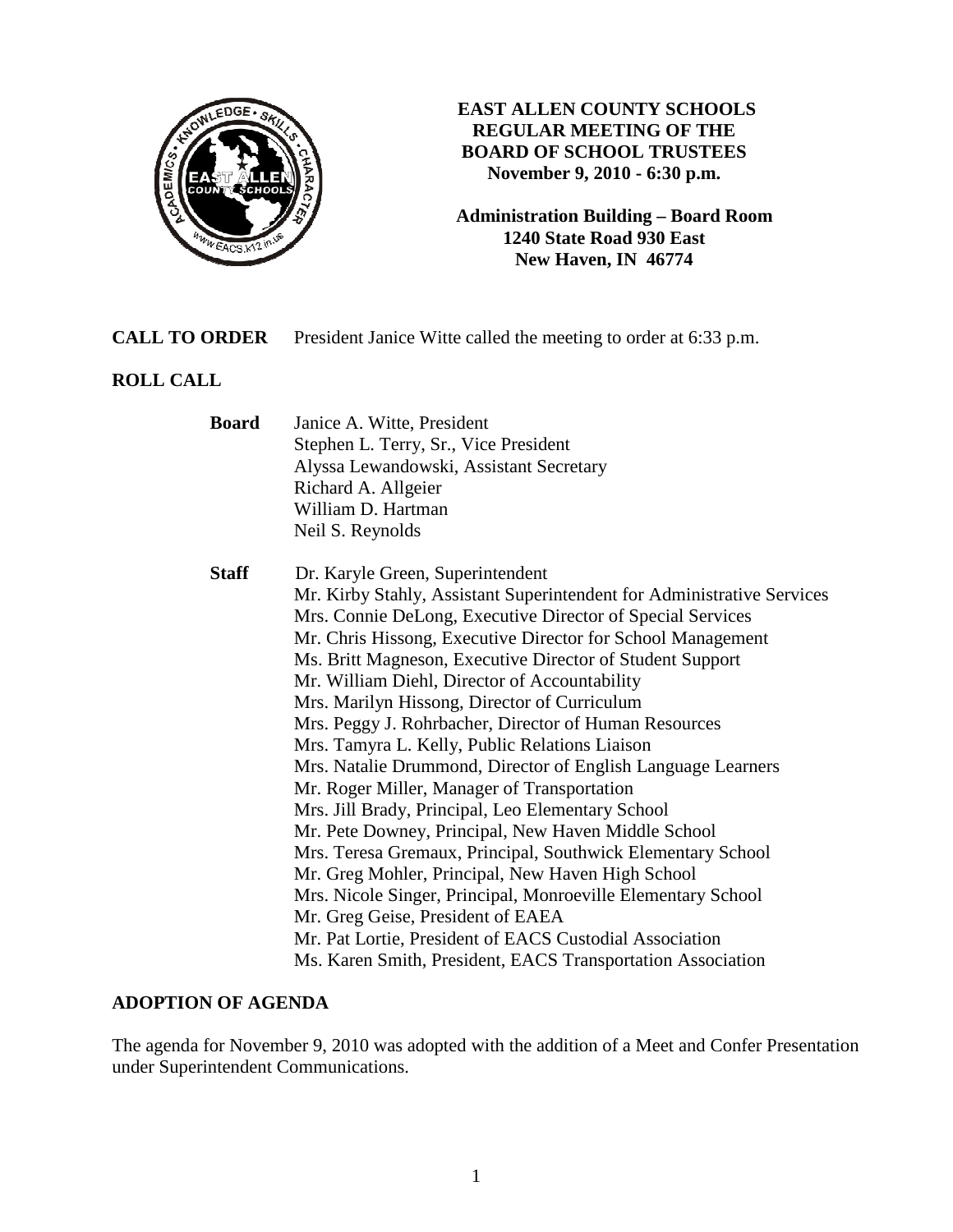### **RECOGNITIONS**

| <b>Name</b>                  | <b>Topic</b>                                           |
|------------------------------|--------------------------------------------------------|
| Nanette Kersjes              | 2011 Indiana All State Choir Participant               |
| John Wilson                  | National Forensic League "Leading Chapter" Award       |
| LEHS and NHHS Football Teams | <b>Sectional Football Champs</b>                       |
| <b>NHMS</b> Spell Bowl       | 3-Time Conference Champ – Heading to State Competition |

### **HEARING OF VISITORS: AGENDA ITEMS**

None

**Speaker** Subject(s)

**APPROVAL OF MINUTES:** October 19, 2010 Regular Meeting

# **INFORMATION ITEMS**

Review of Annual Reports For: -ADM/Enrollment -Student Discipline -Summer Center -3rd Quarter Grants and Allocations -Transportation

#### **SUPERINTENDENT COMMUNICATIONS**

**Speaker(s)** Subject Peggy Rohrbacher, Connie DeLong Meet and Confer Dr. Karyle Green Initial Transition Plans

### **ACTION AGENDA**

#### **CONSENT MOTION:**

- **10-1109-01 Approval of Human Resources Report**
- **10-1109-02 Approval of Financial Reports**
- **10-1109-03 Approval of Meetings and Conferences Reports**
- **10-1109-04 Approve School Improvement Plans**

 **Motion: That the Board of School Trustees approve items one through four as presented.** 

Motion: Hartman Second: Terry Vote: Aye: 6-0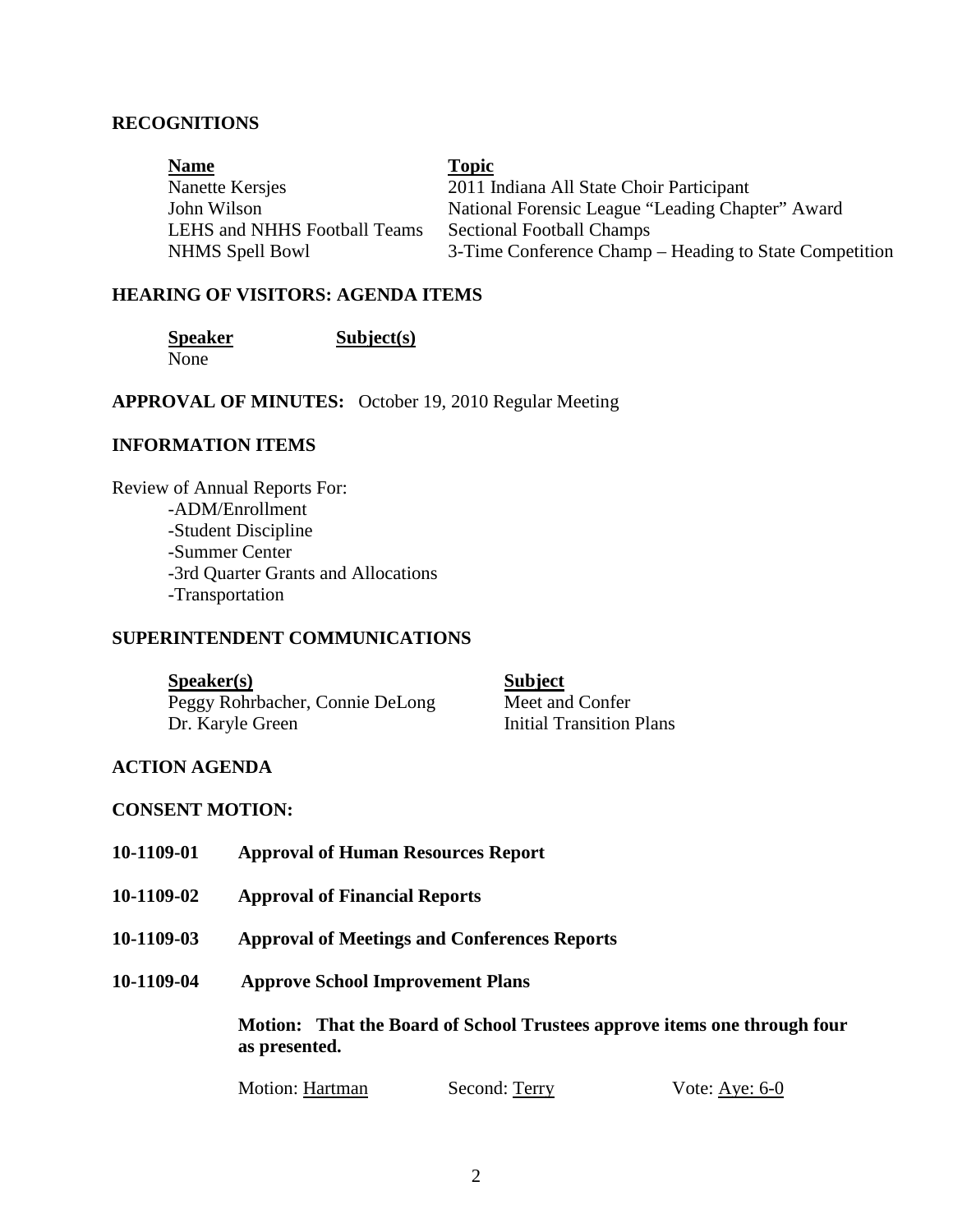# **10-1109-05 Approve Robert Trammel, Inc. Contract**

# **Motion: That the Board of School Trustees approve item five as presented.**

Motion: Hartman Second: Terry Vote: Aye: 4-2

Against: Allgeier, Reynolds

### **NEW BUSINESS**

Given to the Board as information, formal action is recommended for the November 30, 2010 Board meeting:

- 1. Resolution Re: Bid for Purchase of Gasoline and Diesel Fuel
- 2. Resolution Concerning Balancing Accounts for the 2010 General and Transportation Funds
- 3. Resolution to Authorize Payment of Claims When There is Only One Board of School **Trustees**

Meeting in a Month

- 4. Resolution to Transfer Funds Textbook Rental Fund
- 5. Leadership and Learning Center Contract
- 6. GIS Membership Agreement with Allen County
- 7. Van Acker Contract
- 8. Supplemental Educational Services Contracts for:
	- A. Abacus In-Home Tutoring, Inc.
	- B. Brain Hurricane
	- C. East Allen County Schools
	- D. Gateway to Excellence Early Years
	- E. Indianapolis Algebra Project
	- F. Program & Project Management Services, Inc.
	- G. SES National
	- H. Summitt Learning Services, Inc.
- 9. Service Purchase Contract with the Fort Wayne Philharmonic
- 10. State of Indiana Health Reimbursement Arrangement "HRA" Account Plan
- 11. Talent Initiative Professional Development Grant
- 12. Recommended Non-Economic Meet and Confer Proposals
- 13. Upgrade of Leo Soccer Fields
- 14. Appraisal of School Facilities

# **ITEMS FROM CLOSED SESSION**

None

# **HEARING OF VISITORS: NON-AGENDA ITEMS**

**Speaker** Subject(s) Deanna Overman

Jimella Harris, Condra Ridley, Concerns with Redesign Transition